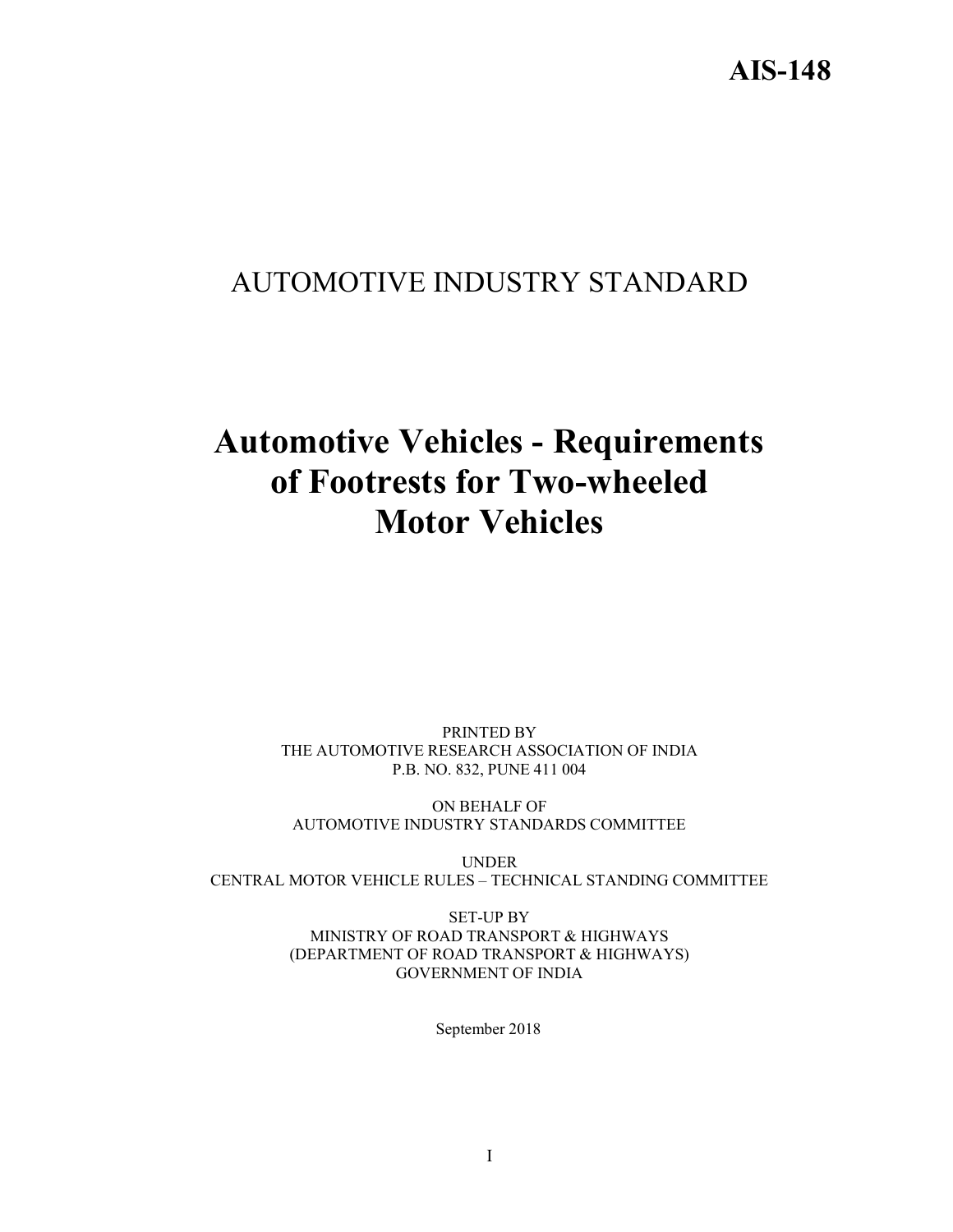# Status chart of the Standard to be used by the purchaser for updating the record

| Sr.<br>No. | Corrigenda. | Amendment | <b>Revision</b> | Date | Remark | Misc. |
|------------|-------------|-----------|-----------------|------|--------|-------|
|            |             |           |                 |      |        |       |
|            |             |           |                 |      |        |       |
|            |             |           |                 |      |        |       |
|            |             |           |                 |      |        |       |
|            |             |           |                 |      |        |       |
|            |             |           |                 |      |        |       |

General Remarks: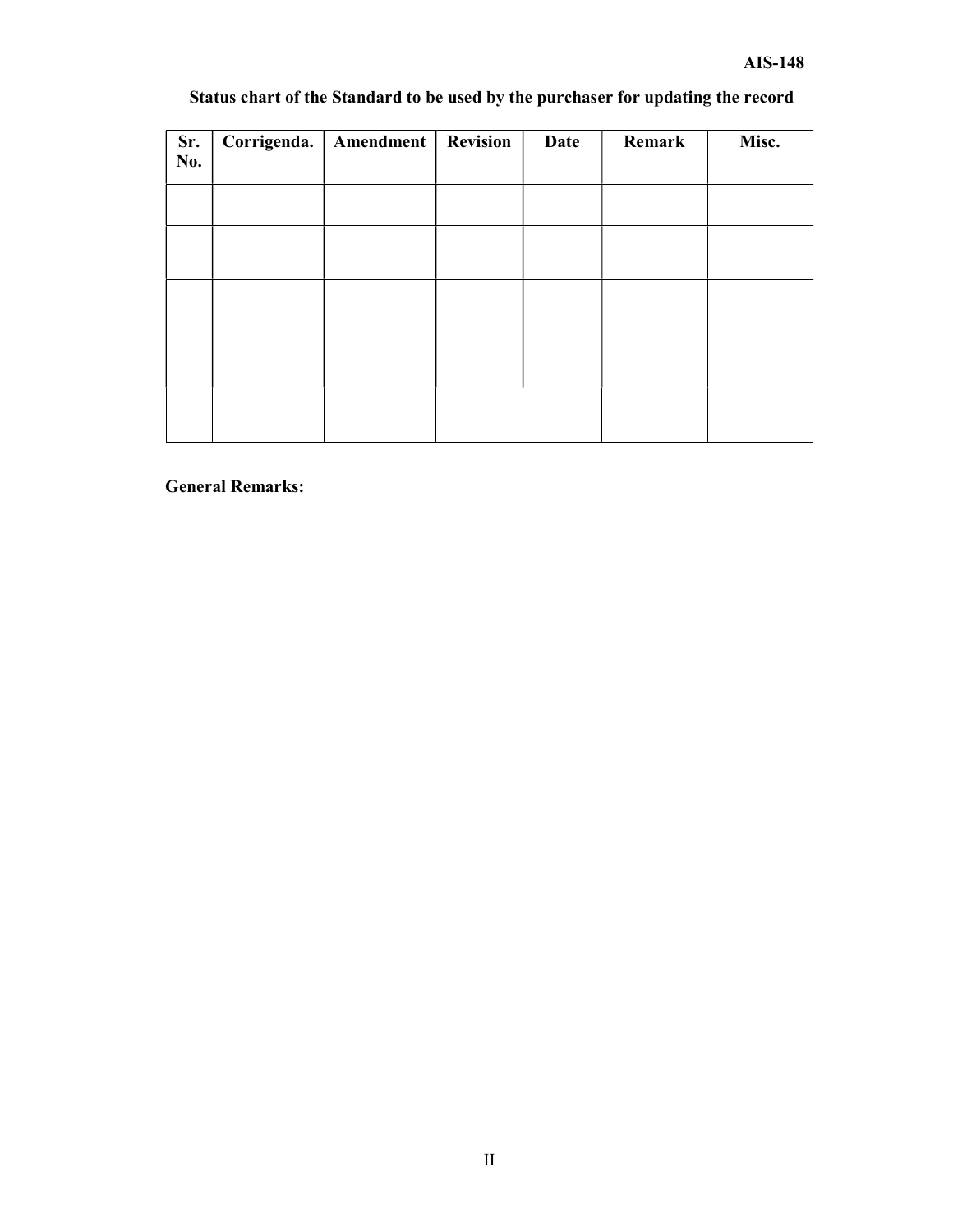#### INTRODUCTION

The Government of India felt the need for a permanent agency to expedite the publication of Standards and development of test facilities in parallel when the work of preparation of Standards is going on, as the development of improved safetycritical parts can be undertaken only after the publication of the Standard and commissioning of test facilities. To this end, the erstwhile Ministry of Surface Transport (MoST) has constituted a permanent Automotive Industry Standard Committee (AISC) vide Order No.RT-11028/11/97-MVL dated September 15, 1997. The Standards prepared by AISC will be approved by the permanent CMVR Technical Standing Committee (CTSC). After approval, The Automotive Research Association of India, (ARAI), Pune, being the secretariat of the AIS Committee, has published this Standard. For better dissemination of this information, ARAI may publish this document on their website.

This Standard prescribes the safety requirements of foot rests for two wheeled motor vehicles.

The purpose of this standard is to regulate the strength requirement for footrest. In preparation of this Automotive Industry Standard, Considerable assistance has been taken from Annex XIII of EU 44/2014 as amended by (EU) 2016/1824, with regard to the Requirements applying to passenger handholds and footrests for the approval of two- or three- wheel vehicles and quadricycles issued by European commission. As decided in 54th AISC Meeting to formulate new AIS on footrests of L1 and L2 category of vehicles.

The AISC panel and the Automotive Industry Standards Committee (AISC) responsible for preparation of this standard are given in Annex C and D respectively.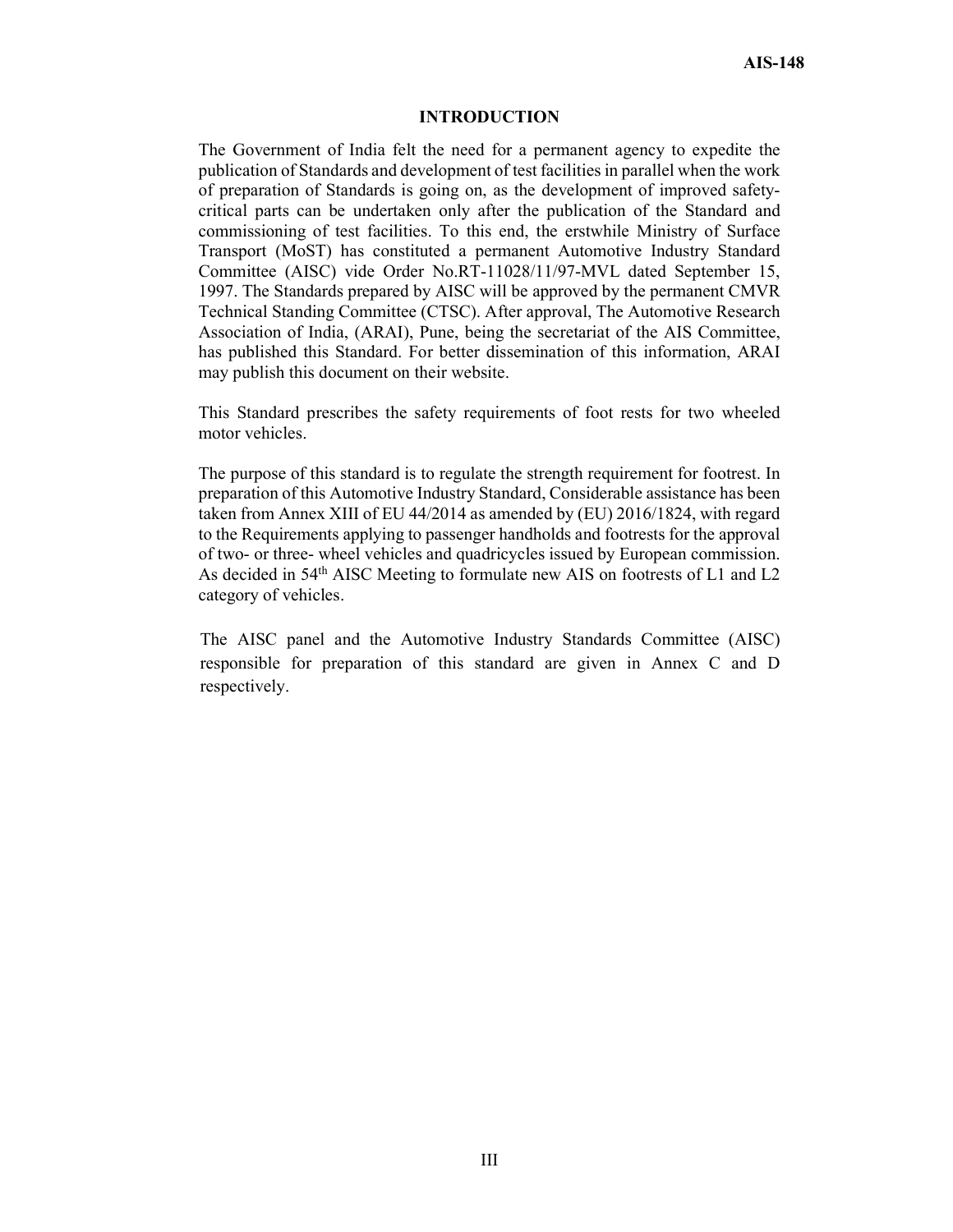| Paragraph<br>No. | Content                                                                                                 | Page No |
|------------------|---------------------------------------------------------------------------------------------------------|---------|
| 1.1              | Scope                                                                                                   |         |
| 1.2              | References                                                                                              | 1/7     |
| 1.3              | General Requirements                                                                                    | 1/7     |
| 1.4              | Application for Type Approval                                                                           | 2/7     |
|                  | <b>List of Annexes</b>                                                                                  |         |
| Annex A          | Information to be submitted by the manufacturer                                                         | 3/7     |
| Annex B          | Illustrative picture showing example of designated<br>footrest, Side saddle footrest, floor/floorboard) | 4/7     |
| Annex C          | Panel composition                                                                                       | 6/7     |
| Annex D          | Committee composition Automotive Industry<br><b>Standards Committee</b>                                 | 7/7     |

#### Automotive Vehicles - Requirements of Footrests for Two-wheeled Motor Vehicles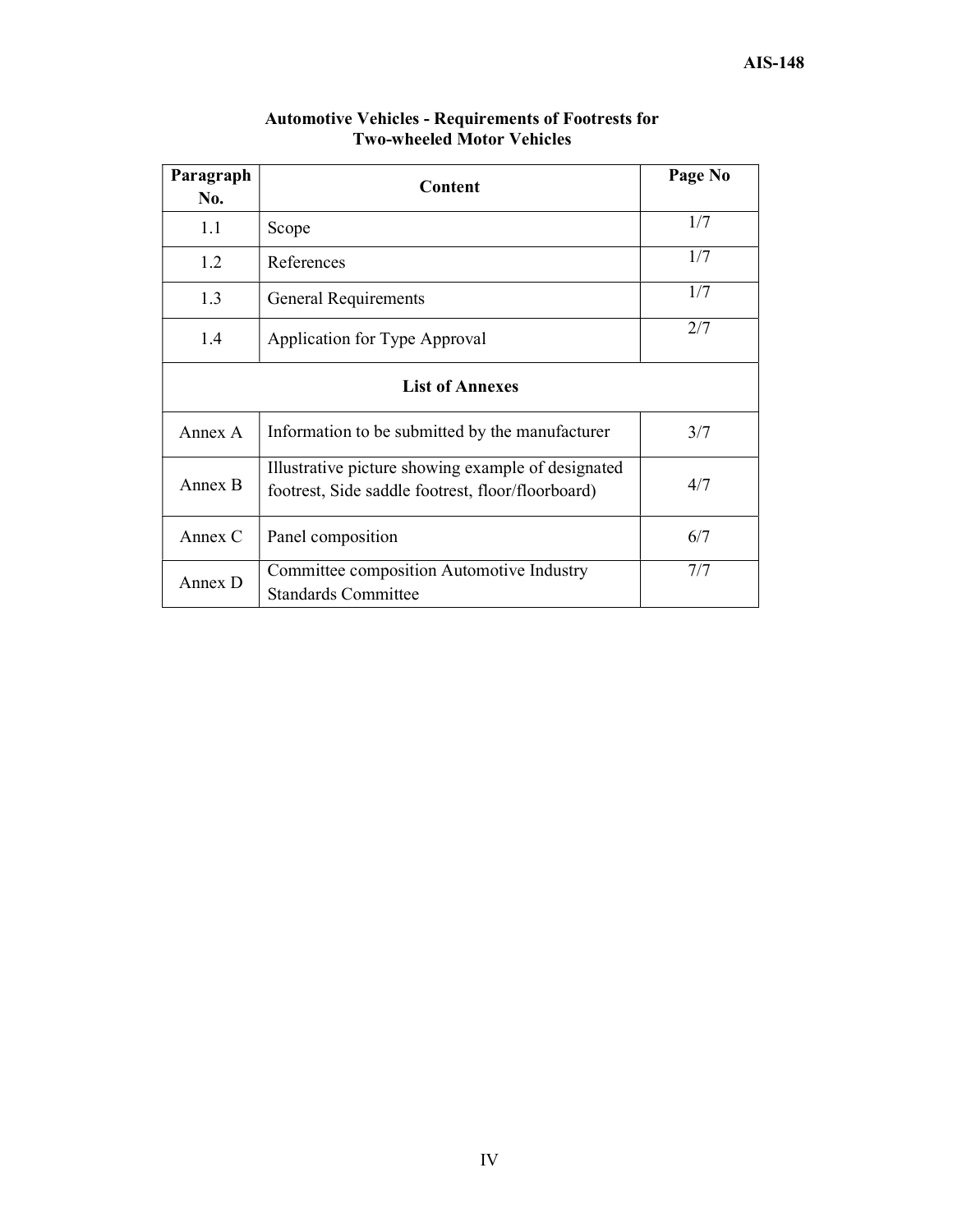# Automotive Vehicles - Requirements of Footrests for Two-wheeled Motor Vehicles

## 1.1 SCOPE

This standard specifies the requirements for footrests or a floor or floor boards for L1 and L2 categories of vehicles as defined in AIS-053

## 1.2 REFERENCES

AIS-053 - Automotive Vehicles -Types - Terminology

# 1.3. GENERAL REQUIREMENTS

All seating positions of the vehicle shall be fitted either with designated footrests or a floor or floor boards on which both of the rider's or pillion's feet can rest.

### 1.3.1. Specific requirements

- 1.3.1.1. The vehicle's floor, each designated floor board as illustrated in fig 3 of Annex B and each designated footrest as illustrated in fig 2 and 3 of Annex B shall be capable of withstanding, without resulting any permanent deformation which is harmful to its function, a vertical compression force of 1700 N (170 kg), applied statically to any point on the floor or floor board or 15 mm from the end of the footrest at a maximum pressure of 2.0 MPa.
- 1.3.1.2. In cases where an additional side saddle footrest as illustrated in fig.1, 2 and 3 of Annex B is provided for Pillion rider, it shall be capable of withstanding, without resulting any permanent deformation which is harmful to its function, a vertical compression force of 1000 N (100 kg), applied static load on the total surface area of the footrest, at a maximum pressure of 2.0 MPa.
- 1.3.1.3. The space provided by each designated footrest including the space on the floor or floor board, shall be sufficient for a foot at least 300 mm long and at least 110 mm wide to be placed safely without hampering the vehicle operator's feet. Footrests shall be located so that no direct contact between the foot/leg and rotating parts (e.g. tyres) of the vehicle is possible when in use.
	- Note: The each designated space (not necessarily a rectangle) requirement for the floor/floorboards shall be specified as per manufacturer's design and details of the same to be submitted to test agency.
- 1.3.1.4. Pedals enabling the vehicle to be propelled by the rider's muscular leg power are deemed to meet the requirements of points 1.3.1.1. and 1.3.1.3.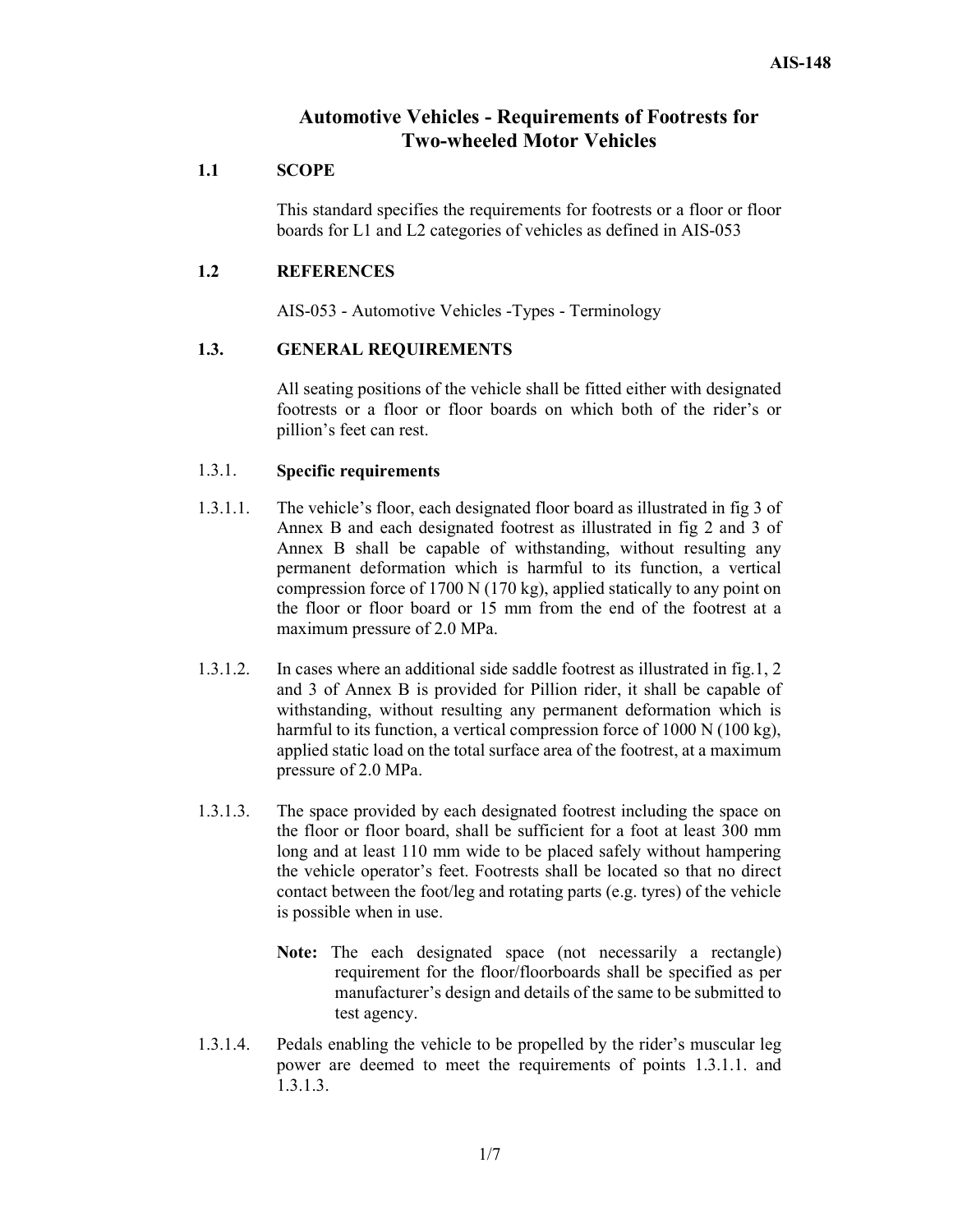- 1.3.1.5. The maximum pressures mentioned in points 1.3.1.1. and 1.3.1.2. may be exceeded during testing upon agreement with the vehicle manufacturer.
- 1.3.1.6. Virtual testing using an appropriate software is permitted for verification of compliance of the above requirements. A virtual testing method should provide for the same level of confidence in the results as a physical test. Therefore, the testing agency shall properly validate the mathematical models used.

## 1.4. APPLICATION FOR TYPE APPROVAL

1.4.1. The application for type approval of a vehicle type with regard to designated footrest, Floor/Floorboard shall be submitted by the vehicle manufacturer along with at least the details given in Annex A.

> Note: If the above details are covered in application for complete vehicle type approval, it is not necessary to submit them separately.

- 1.4.2. Every modification in technical specifications affecting type approval declared in accordance with 1.4.1, shall be intimated to the testing agency.
- 1.4.3. Testing agency may then consider, whether;
- 1.4.3.1. The footrest, Floor/Floorboard with modifications complies with specified requirements, or,
- 1.4.3.2. Any further document verification is required.
	- a) In case of 1.4.3.2, checks for those parameters, which are affected by the modifications only needs to be carried out.
	- b) In the event of 1.4.3.1 or in the case of 1.4.3.2 after successful compliance to requirements, the certificate of compliance shall be validated for the modified version.
- 1.4.4. For deciding whether any further verification is required, guidelines of clause no. 1.4.4.1 and 1.4.4.2 shall be followed :
- 1.4.4.1. In the cases further testing is required
	- a) Sectional dimensions of the footrests / floor / floorboard used on other models/variants are reduced
	- b) Size and number of fasteners used in attachments is reduced.
	- c) Change of Material of the footrests / floor / floorboard
- 1.4.4.2. In all other cases the testing need not to be carried out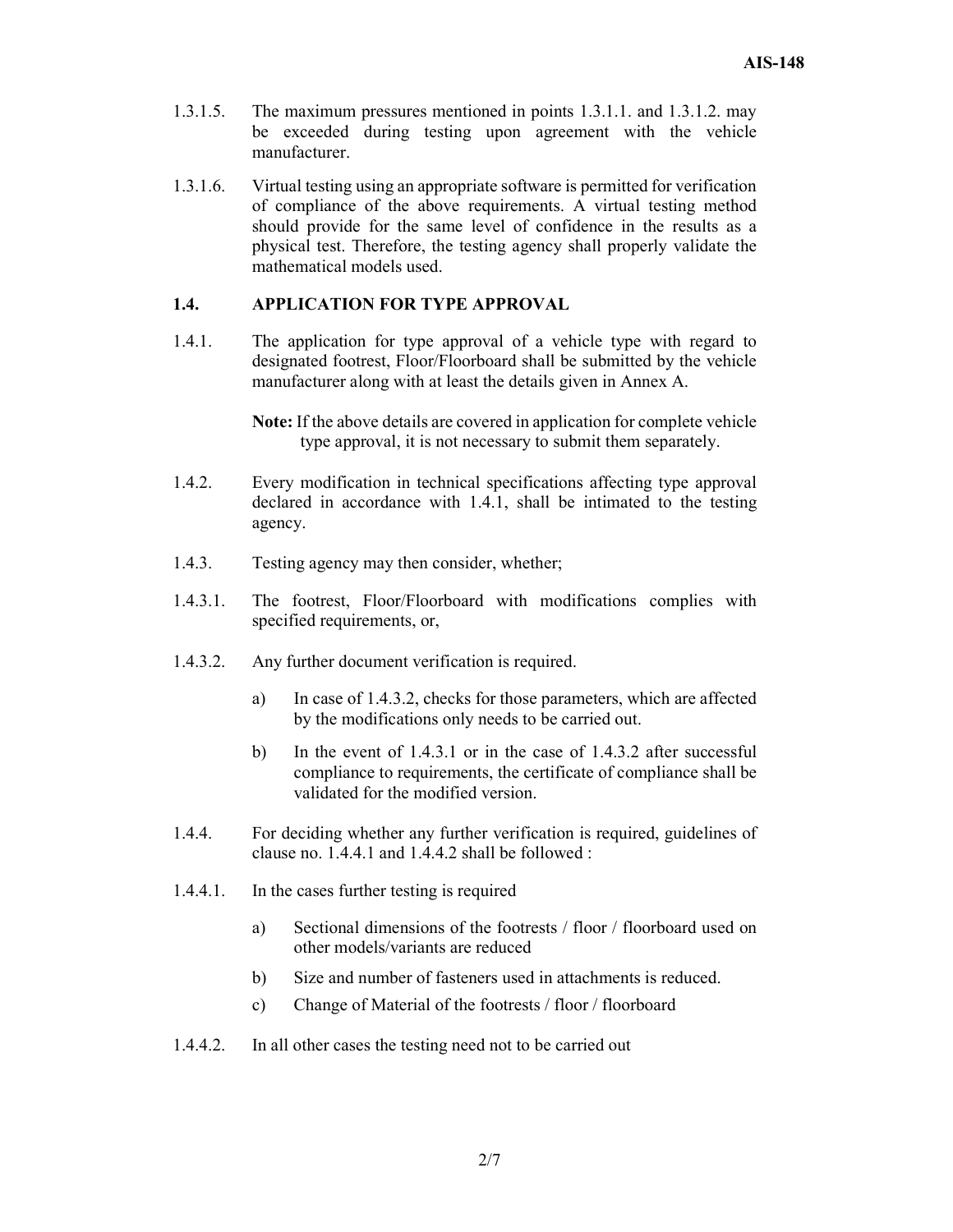# ANNEX A

#### (Clause 1.4.1)

# A-1 General  $A-1.1$  | Make A-1.2 Type (state any possible variants and versions: each variant and each version shall be identified by a code consisting of numbers or a combination of letters and numbers): A-1.3 Vehicle category as per AIS-053 A-1.4 Name and address of manufacturer A-1.5 Name and address of manufacturer's authorized representative, if any: A-2.0 Type of Footrest (Footrest / Floor / Floorboards) A-2.1 Number of Footrest / Floor / Floorboards A-2.2 Length of the Footrest / Resting area (Length and Width) of the foot on Floor / Floorboards A-2.2.1 Method of attachment of Footrest / Floor / Floorboards (Bolted / Welded) A-3.0 Photographs or drawings showing the location and the construction

#### INFORMATION TO BE SUBMITTED BY THE MANUFACTURER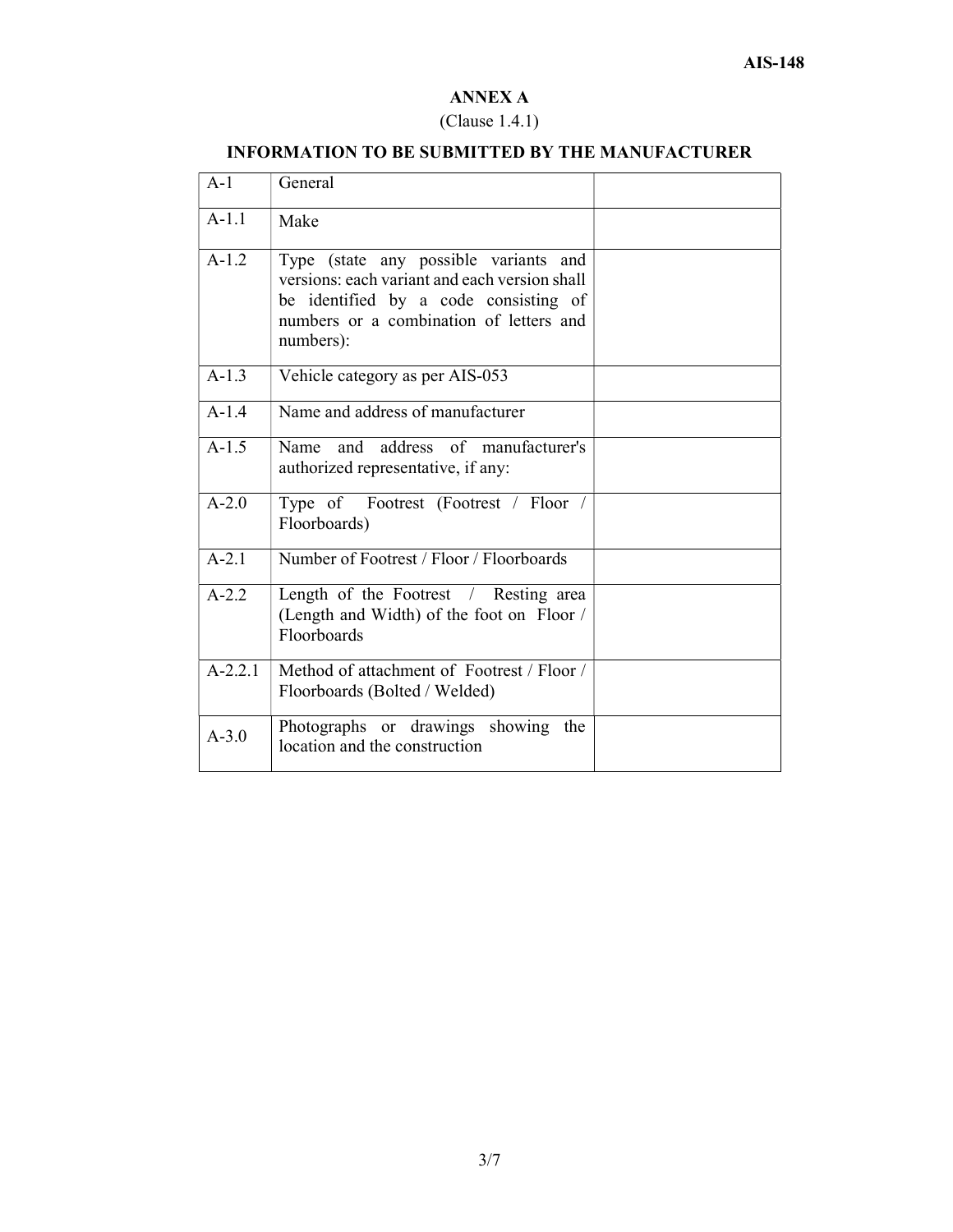# ANNEX B





Fig.1 (Side Saddle Footrest)





### (Example of footrest and Side Saddle Footrest - Motorcycle)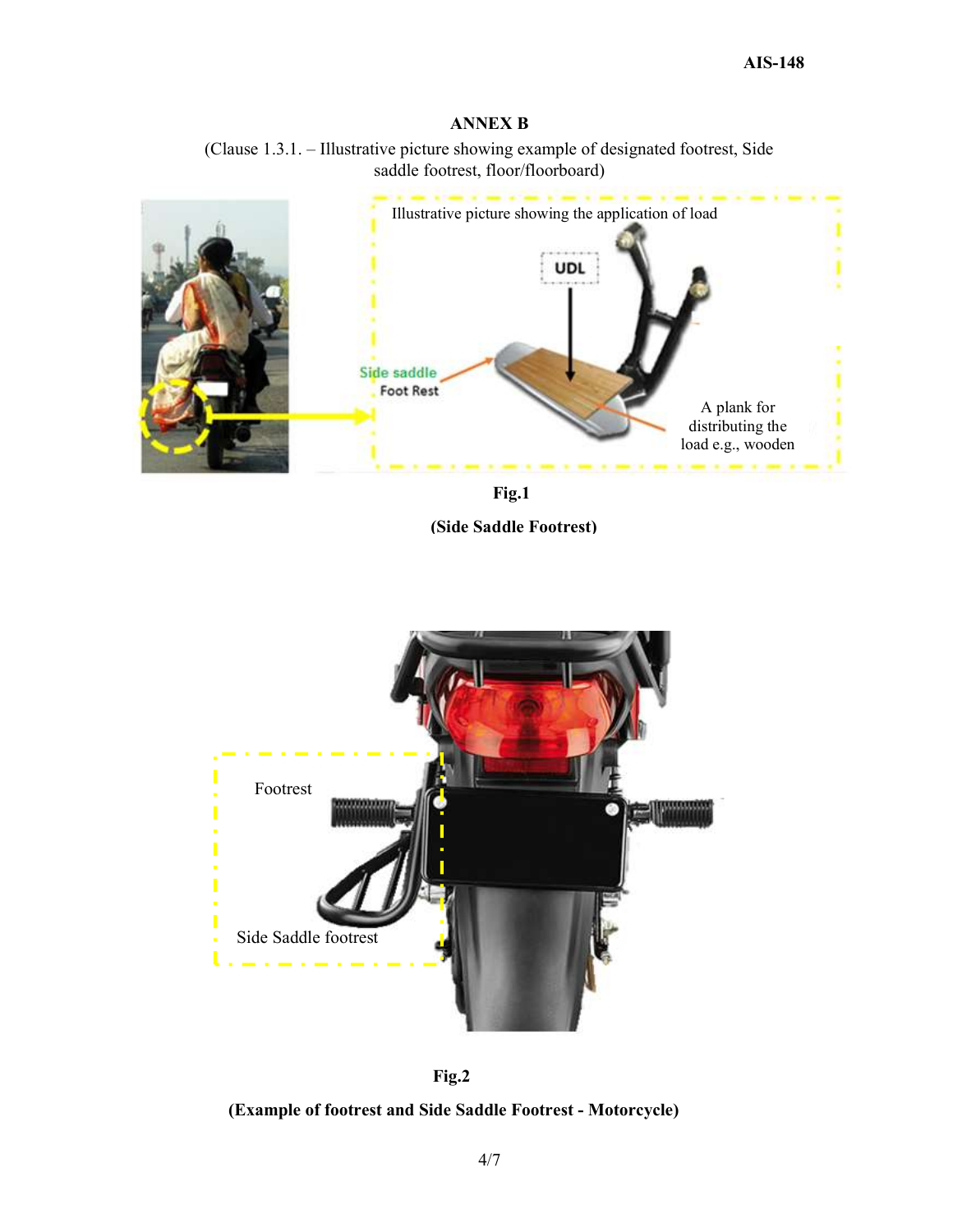

Fig.3

(Example of floor / floor board, footrest and Side Saddle Footrest - Scooter)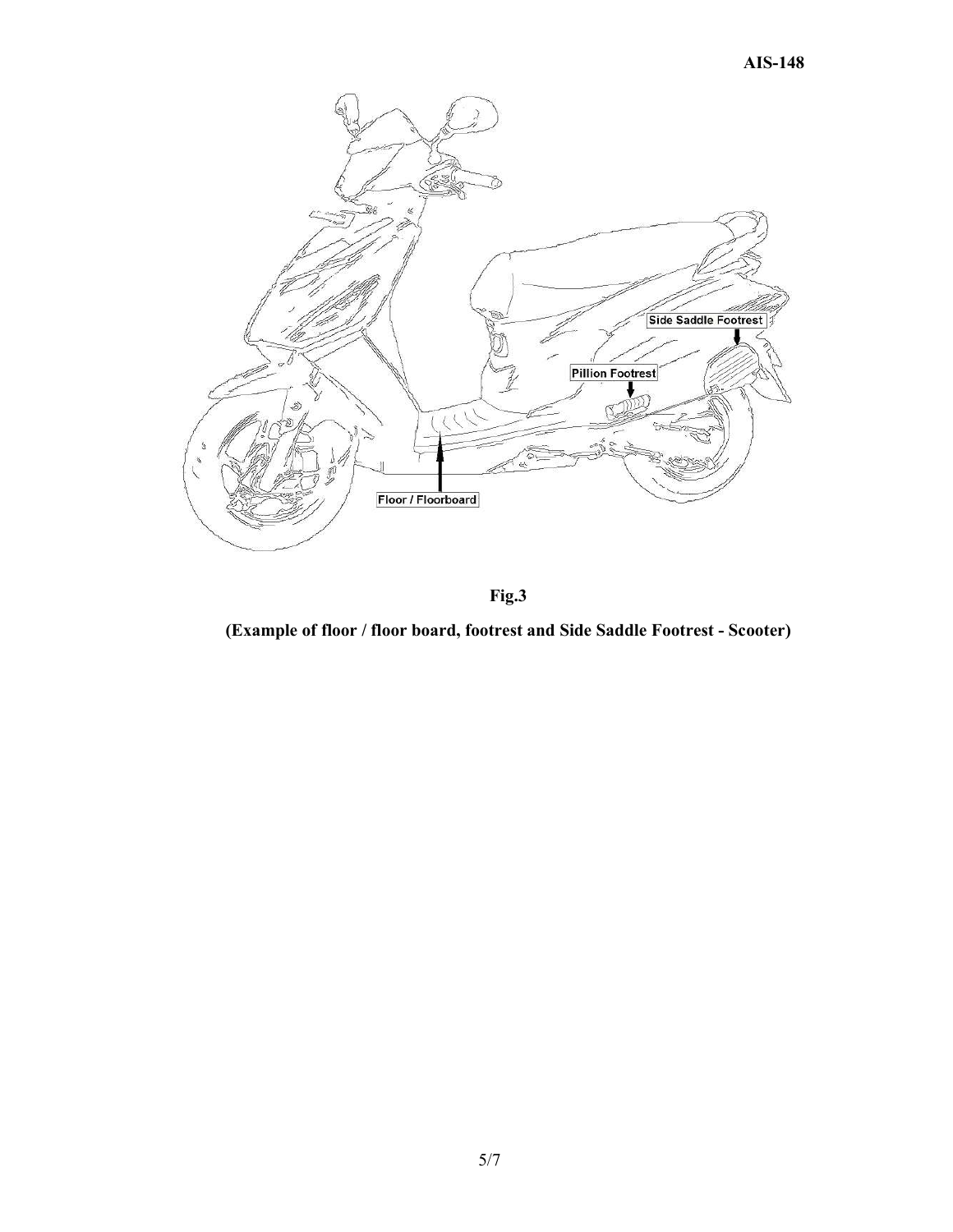# ANNEX C

# PANEL COMPOSITION\*

(See Introduction)

| Chairman            |                                         |  |  |
|---------------------|-----------------------------------------|--|--|
| Mr. S. Arun         | SIAM (Hero Moto. Corp. Ltd.)            |  |  |
| <b>Members</b>      | <b>Representing</b>                     |  |  |
| Mr. P. D. Betgeri   | <b>ARAI</b>                             |  |  |
| Mr. V. P. Rawal     | ARAI                                    |  |  |
| Mr. Ramu Konanki    | ARAI                                    |  |  |
| Mr. Tagad Nilesh    | <b>CIRT</b>                             |  |  |
| Ms. Vijayanta Ahuja | <b>ICAT</b>                             |  |  |
| Mr. Gurukaran       | <b>ICAT</b>                             |  |  |
| Mr. Arvind Kumbhar  | SIAM (Bajaj Auto Ltd.)                  |  |  |
| Mr. T. M. Balaraman | SIAM (Hero Moto. Corp. Ltd.)            |  |  |
| Mr. Danish Gazali   | SIAM (Hero Moto. Corp. Ltd.)            |  |  |
| Mr. Suraj Agarwal   | SIAM (Honda Motorcycle & Scooter India) |  |  |
| Mr. Vipin Sharma    | SIAM (Honda Motorcycle & Scooter India) |  |  |
| Mr. Sandeep Miskeen | SIAM (Honda Motorcycle & Scooter India) |  |  |
| Mr. Piyush Chowdhry | SIAM (Hero Moto. Corp. Ltd.)            |  |  |
| Mr. Vivek           | SIAM (Piaggio Vehicles Pvt. Ltd.)       |  |  |
| Mr. Anantkumar      | SIAM (TVS Motor Company Ltd.)           |  |  |
| Mr. Venusuresh      | SIAM (Yamaha Motor)                     |  |  |
| Mr. Gaurav          | SIAM (Suzuki Motorcycle Ind. Pvt. Ltd.) |  |  |
| Mr. Rakesh Sharma   | H. D. Motor                             |  |  |
| Mr. Uday Harite     | <b>ACMA</b>                             |  |  |

\* At the time of approval of this Automotive Industry Standard (AIS)